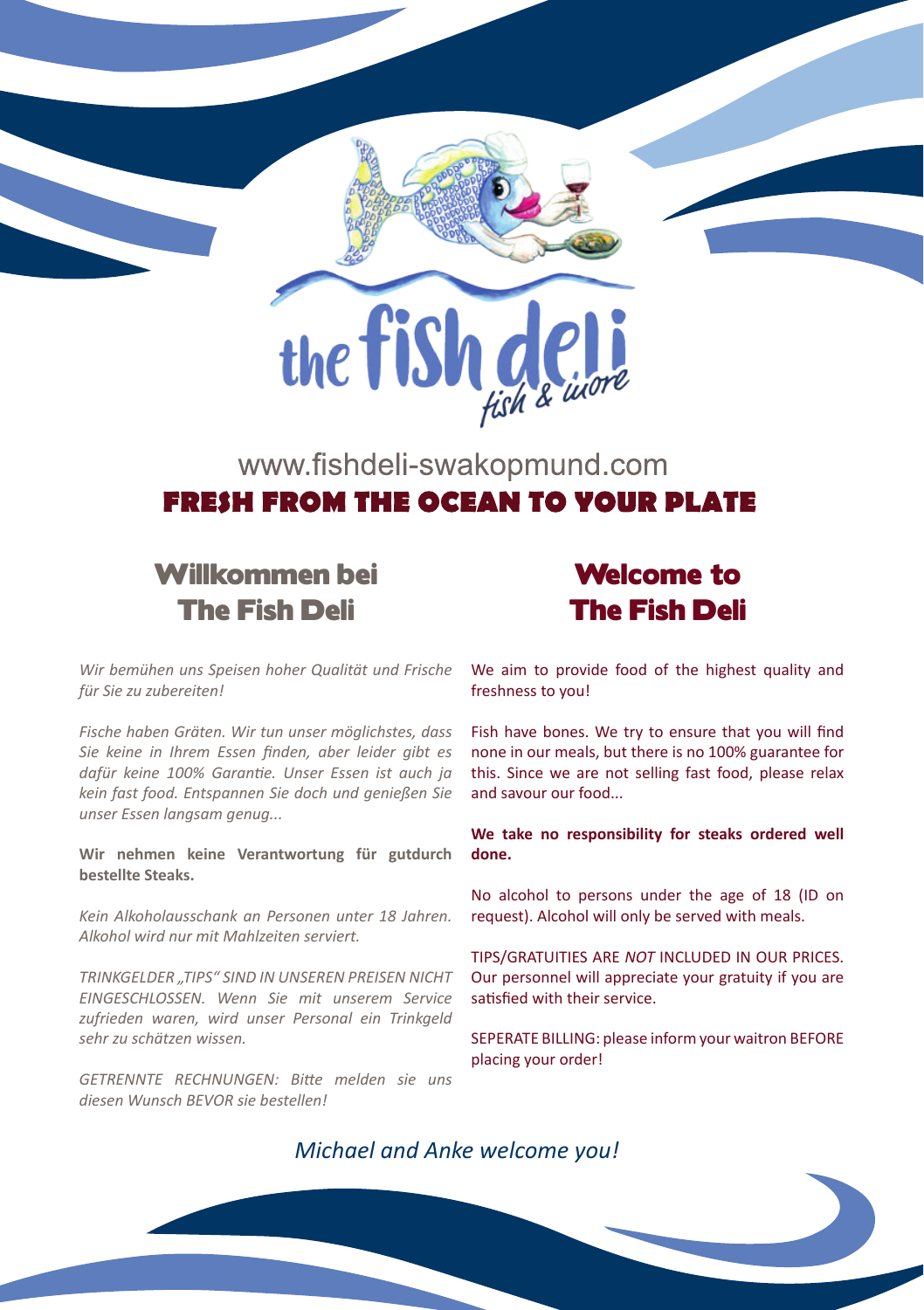# Deli Roll

Roll served with:*Brötchen serviert mit:* 

| <b>Hake Fillet</b> with onions & sauce<br>Seehecht Filet mit Zwiebeln und Soße                                      | <b>NS 49</b> |
|---------------------------------------------------------------------------------------------------------------------|--------------|
| <b>Fish Cake</b> with onions & sauce<br>Fischfrikadelle mit Zwiebeln und Soße                                       | <b>NS 40</b> |
| <b>Bismarck/Matjes Herring</b><br>with gherkins & onions<br>Bismarck / Matjes Hering mit Zwiebeln & Saure<br>Gurken | <b>NS 45</b> |
| <b>Smoked Salmon &amp; Egg</b><br>Räucherlachs & Ei                                                                 | <b>NS 55</b> |
| Seelachs with Onion & Egg<br>Seelachs mit Zwiebel & Ei                                                              | <b>NS 45</b> |
|                                                                                                                     |              |

## Starters

| Swakopmunder Soup Suppe                               | N\$ 43   N\$ 59 |
|-------------------------------------------------------|-----------------|
| Fish soup served with a slice of toasted baguette and |                 |
| butter                                                |                 |
| Fischsuppe, serviert mit Baquette und Butter          |                 |
|                                                       |                 |
|                                                       |                 |

Small | Large

**Soup of the Day** *Tagessuppe*  $N$ 43 | N$ 59$ Soup served with a slice of toasted baguette and butter

*Suppe serviert mit Baguette und Butter*

**Smoked Delight** *Räucherplatte* N\$ 89 A selection of smoked catfish, angel, mussels, smoked salmon and cheese served with a dip. *Eine Selektion von geräucherten Katfisch, Kaiserfisch, Muscheln, Käse und Lachs serviert mit einem Dip.*

**Fresh Oysters** *Frische Austern* N\$ 19.50 p.p One freshly shucked oyster served with lemon, black pepper and Tabasco *Eine frische Auster, serviert mit Zitrone, schwarzem Pfeffer und Tabasco* 

## Salads / Salate

**Greek Salad** N\$ 49 | N\$ 88 Feta cheese and olives on top of a mixed green salad *Fetakäse und Oliven auf einem gemischten grünen Salat* Small | Large

**Smoked Salmon with Mango N\$109**<br>Hot smoked salmon strips with slices of Hot smoked salmon strips with slices of<br>mango served on a mixed green salad mango served on a mixed *Heissgeräucherte Lachstreifen mit Mango serviert auf einem gemischten grünen Salat*

# Deli Salads

| Create your own meal from our deli display by<br>choosing a portion of:<br>Prices are per 100 gr.<br>Kreieren Sie ihre eigene Mahlzeit indem Sie aus<br>unserem Salatsortiment auswählen: Preise sind pro<br>100 gramm. |                   |
|-------------------------------------------------------------------------------------------------------------------------------------------------------------------------------------------------------------------------|-------------------|
| Creamed Herring Sahnehering<br>Herring, apple, onion & gherkins in cream sauce<br>Hering, Apfel, Gurke & Zwiebel in Sahnesoße                                                                                           | N\$ 25/100 gr.    |
| <b>Octopus Salad Oktopussalat</b>                                                                                                                                                                                       | N\$ 39.00/100 gr. |
| <b>Prawn Salad Garnelensalat</b><br>Prawns in garlic & herb cream<br>Garnelen in Knoblauch-Kräuter Soße                                                                                                                 | N\$ 38.00/100 gr. |
| <b>Curry Fish Curry Fisch</b><br>Hake & onion pickled in a spicy curry sauce<br>Seehecht eingelegt in einer würzigen Curry-Zwiebel<br>Soße                                                                              | N\$ 19.60/100 gr. |
| Rollmops (each)                                                                                                                                                                                                         | N\$ 14.50         |
| <b>Extras</b>                                                                                                                                                                                                           |                   |
| Roll with butter Brötchen mit Butter                                                                                                                                                                                    | N\$ 9.50          |
| Pan fried (medium) hake fillet in batter<br>In Eipanade pfannengebratenes Seehecht Filet                                                                                                                                | N\$ 39            |
| Fish Cake hausgemachte Fischfrikadelle                                                                                                                                                                                  | N\$ 32            |
| Crumbed Prawn Garnele im Knuspermantel                                                                                                                                                                                  | N\$ 8.50          |
| Potato Prawn<br>Garnele in Kartoffelnudel                                                                                                                                                                               | N\$ 11            |
| 1 Grilled Crayfish Gegrillte Languste<br>(200-250gr)                                                                                                                                                                    | N\$119            |
| Grilled Prawn Gegrillte Garnele                                                                                                                                                                                         | N\$19             |
|                                                                                                                                                                                                                         |                   |

mmm.

Add some sweet chilli sauce, tartar sauce. NS 15 lemon & garlic dip, or our spicy avo-dip

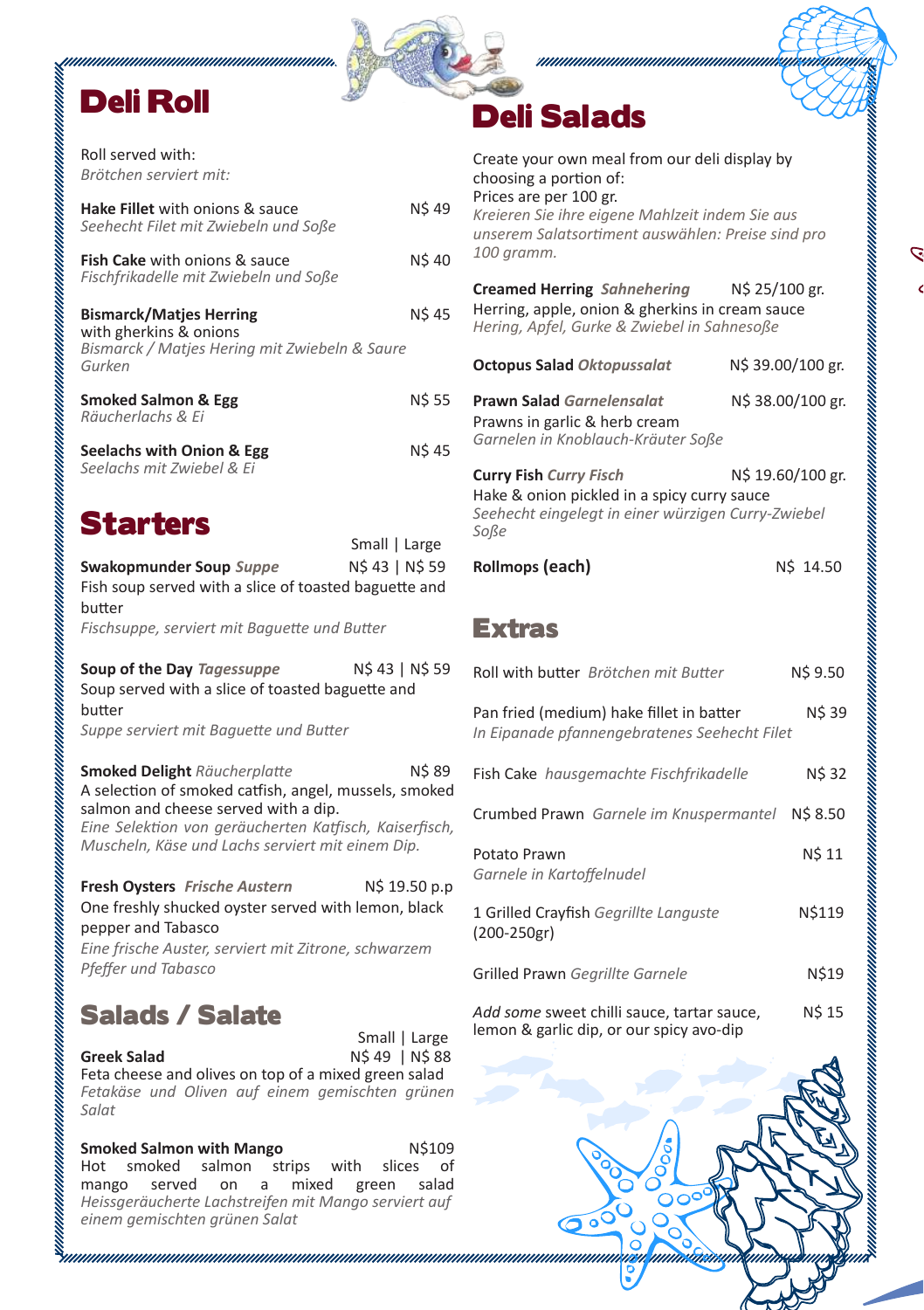

### Fish Deli Platters

Served with your choice of chips, pesto rice, baked potato or potato salad and our lemon and garlic dip. *Serviert mit einer Beilage ihrer Wahl: Pommes, Pestoreis, Pellkartoffel oder Kartoffelsalat.* 

**Seafood Platter Option 1** N\$ 425 *Unsere Spezial Fish Deli Meeresfrüchteplatte!*

2 grilled crayfish with lemon butter, 3 grilled prawns, 5 crabclaws in beer batter, marinated prawn skewer and 2 grilled Walvis Bay oysters.

*2 gegrillte Langusten mit Zitronenbutter, 3 gegrillte Garnelen, 5 Krebs-Scheren in Bierteig, marinierter Garnelenspieß, 2 gegrillte Walfischbucht Austern.*

#### **Seafood Platter Option 2** 2 279



*Unsere Spezial Fish Deli Meeresfrüchteplatte!*

Namibian calamari rings in crispy beer batter, 2-3 Namibian baked black mussels, 2 Walvis Bay oysters grilled, grilled marinated prawn skewer, 2 grilled prawns in paprika marinade, fish nuggets in roasted sunflower crumbs, portion of Namibian kingklip panfried.

*Namibische Tintenfischringe in knusprigem Bierteig, 2-3 Namibische Miesmuscheln, 2 gegrillte Walvis Bay Austern, 1 marinierter Garnelenspieß, 2 gegrillte Garnelen in Paprikamarinade, Fischnuggets mit Sonnenblumkernpanade, 1 Portion gebratener Namibischer Kingklip.*

### Main Courses

All main courses are served with your choice of: chips, baked potato, potato salad, mashed potato, mashed sweet potato, rosti rounds or pesto rice

*Alle Hauptgerichte werden mit einer Beilage ihrer Wahl serviert: Pommes, Pellkartoffel, Kartoffelsalat, Kartoffelpüree, süßkartoffelpüree, Rösti Taler oder Pestoreis*

### Fresh Fish

Please ask for the fish available in our fish display! *Bitte fragen sie nach dem Fisch des Tages!*

**Fish & Chips** N\$ 119 A deep fried hake fillet in beer batter, served with chips, side salad and tartar sauce *Im Bierteig frittierter Seehecht, serviert mit Pommes, Salat und Remoulade*

#### **Calamari & Chips** N\$ 119

Deep fried calamari rings in beer batter, served with chips, side salad and tartar sauce *Im Bierteig frittierte Tintenfischringe, serviert mit* 

*Pommes, Salat und Remoulade*

**Avo-Dip Hake** N\$ 149

Grilled, served with our tangy avo-dip and salad *Kap Seehecht mit Avo – gebraten, serviert mit unserem würzigen Avo-Dip und Salat*

**Kingklip Marinated NS 195** 

Grilled, with lemon & herb served with a salad *In Zitronen-Kräutermarinade, gebraten, serviert mit Salat*

**Kingklip Savannah** N\$ 195 Grilled, with cider butter and salad *Gebraten mit Cidre-Butter und Salat*

**Kabeljou Classic N\$ 169** 

Grilled, served with tartar sauce and a salad *Afrikanischer Adlerfisch ('Kabeljou') – gebraten, serviert mit Remoulade und Salat*

**Sole "Muellerin" (seasonal)** N\$ 215 Flour dusted, served with a parsley - lemon butter and

salad *Seezunge "Müllerin" (saisonbedingt) – mehliert, gebraten mit Petersilien-Zitronenbutter und Salat*

**Atlantic plate** N\$ 219 Grilled kabeljou, hake and kingklip fillet, served with a salad *Gegrilltes Kabeljou, Hecht und Kingklipfilet serviert mit Salat* **Pan fried Angel (Chef's Choice)** N\$ 179 Served with bacon, croquettes, sauce hollandaise and salad *Serviert mit Speck, Kroketten, Soß Hollandaise und Salat* **Salmon steak** N\$ 219 With pasta and creamy gorgonzola cheese sauce *Lachssteak mit Nudeln serviert mit cremiger Gorgonzola Käsesoße* **Salmon steak "Asia" N\$ 219** Gently grilled served with asian veggies on egg noodles or rice

*sanft gegrillt serviert mit Asia Gemüse auf asiatischen Nudeln oder Reis*

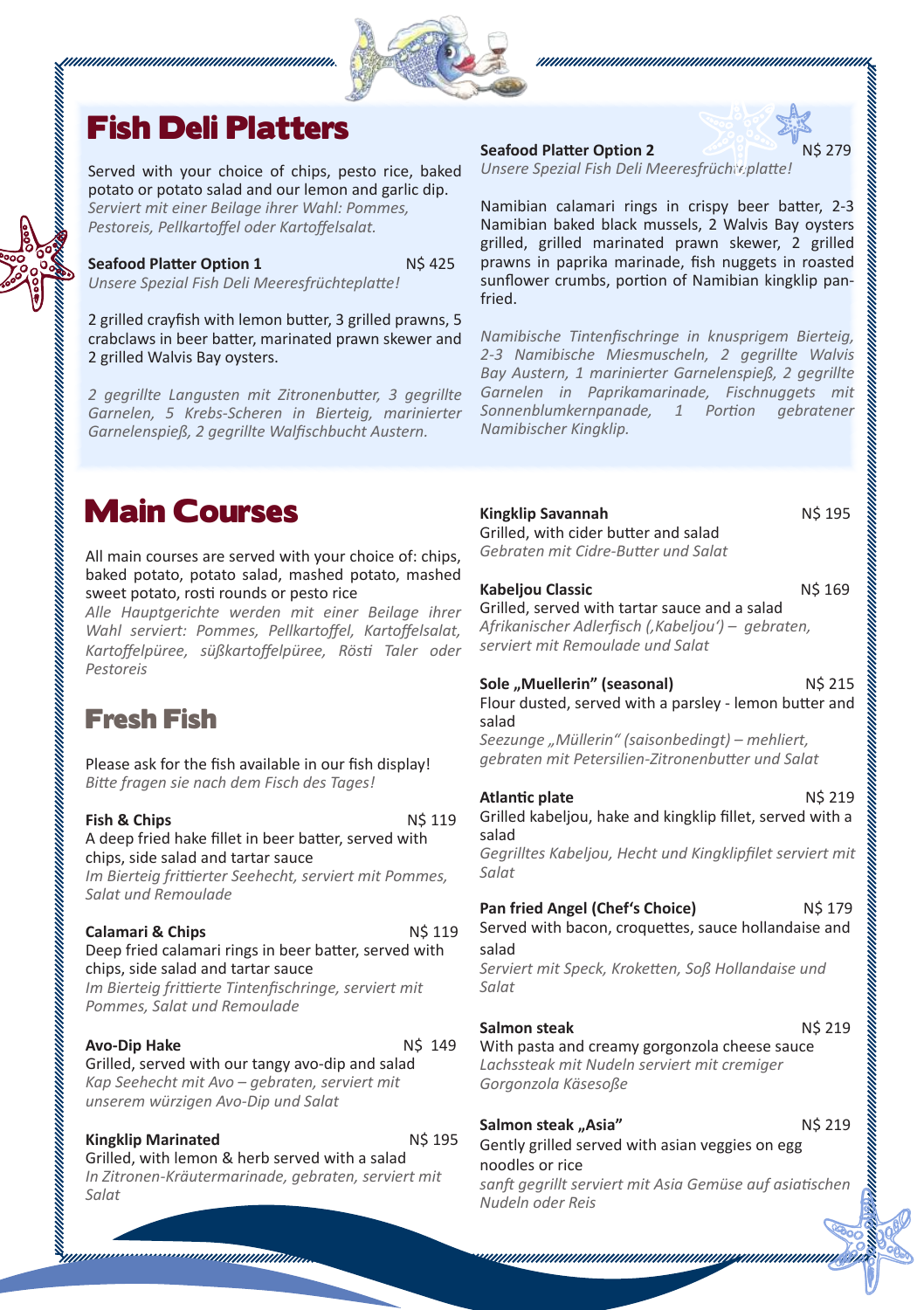



## Meat

**"Currywurst"** Single N\$ 84 | Double N\$ 129 The all so favourite German type sausage with a curry sauce, served with chips

*DIE Klassische Currywurst mit Pommes* 

#### Gyros Plate N\$ 129 Pork Gyros from spit, freshly grilled with delicious herbs, served with chips / rice, white cabbage salad and Tzatziki sauce

*Schweinefleisch-Gyros, Frisch gegrillt vom Spieß mit besonderen Gewürzen, serviert mit Pommes Frites*, *Weißkrautsalat und Tzatziki Soße*

#### **Gyros Wrap** N\$ 89

Pork Gyros from spit, freshly grilled with delicious herbs, served in a wrap with white cabbage salad and Tzatziki sauce, with chips

*Schweinefleisch-Gyros, Frisch gegrillt vom Spieß mit besonderen Gewürzen, im Wrap serviert mit Weißkrautsalat und Tzatziki Soße dazu Pommes Frites*

Gyros ..Diavolo<sup>"</sup> N\$ 139 Pork gyros with hot sauce, onions and peppers overbaked with cheese served with chips

*Schweinefleisch-Gyros mit scharfer Soße, Zwiebeln und Paprika, überbacken mit Käse, dazu Pommes Frites*

| <b>Banting Version</b><br>Pork gyros plate with Greek salad (olives, feta cheese,           |  | <b>NS 129</b> |
|---------------------------------------------------------------------------------------------|--|---------------|
| onions) and tzatziki sauce<br>Schweinefleisch-Gyros mit Tzatziki Soße<br>griechischer Salat |  | und           |
| 300g Beef Fillet                                                                            |  | <b>N\$189</b> |

Served with garlic butter *Rinderfilet serviert mit Knoblauch butter*

#### **A new generation of steaks grilled to perfection at 800°C in a Beefer. (A perfect steak is NEVER served well done!)**

**Option 1** N\$ 206 Rump steak (500g) with a garlic-herb butter, served with chips and salad.

**Option 2** N\$ 228 Farmer's style rump steak (500g) gratinated with garlic pesto and feta cheese served with chips and salad.

## Land meets Sea

**Surf & Turf** *For one person N\$ 195 For two people N\$ 349*

Steak with fish and prawns with garlic sauce *Steak mit Fisch und Garnelen mit Knoblauchsoße*

#### **Gyros with Calamari Rings in beer batter** N\$ 149

Served with tzatziki sauce *Gyros und im Bierteig frittierte Tintenfischringe serviert mit Tzatziki Soße*

## Vegetarian

| <b>Vegetable Thai Curry with rice</b>                 | <b>NS 119</b> |
|-------------------------------------------------------|---------------|
| Gemüse Curry auf thailändische Art, serviert mit Reis |               |
| Optional extra prawns                                 | <b>NS 25</b>  |
| Extra Garnelen                                        |               |
|                                                       |               |

**Asparagus (seasonal) with hollandaise sauce** N\$ 48 *Grüner Spargel (saisonbedingt) mit Soße Hollandaise*

| Pasta with creamy gorgonzola cheese    | <b>NS 109</b> |
|----------------------------------------|---------------|
| Pasta mit cremiger Gorgonzola Käsesoße |               |

| <b>Feta Cheese Wedges</b>                              | <b>NS 149</b> |
|--------------------------------------------------------|---------------|
| Deep fried with our tangy avo-dip, served with chips   |               |
| and salad                                              |               |
| Feta Käse-Frken-frittiert mit unserem würzigen Avo-Din |               |

*Feta Käse-Ecken-frittiert mit unserem würzigen Avo-Dip dazu Pommes Frites und salat*

# Stir Fries

Your choice of seafood / meat with mixed seasonal vegetables and Asian noodles / rice.

*Ihre Wahl an Meeresfrüchten / Fleisch mit saisonalem Gemüse und Asiatischen Nudeln / Reis.*

**Red Curry Calamari Stir Fry in Coconut Sauce** N\$ 144 *Roter- Curry Tintenfisch Pfanne in Kokosnuss Sosse*

| <b>Mango Prawn Stir Fry</b><br>Mango Garnelen Pfanne         | <b>NS 149</b> |
|--------------------------------------------------------------|---------------|
| Italian Calamari Stir Fry<br>Italienische Tintenfisch Pfanne | <b>NS 144</b> |
| <b>Beef Stir Fry</b><br>Rindfleisch Pfanne                   | N\$ 144       |
| <b>Gyros Stir Fry</b><br>Gyros Pfanne                        | <b>NS 144</b> |
| <b>Fish Stir Fry</b><br>Fish Pfanne                          | N\$ 144       |
| <b>Chicken Stir Fry</b><br>Hühner Pfanpe                     | N\$ 144       |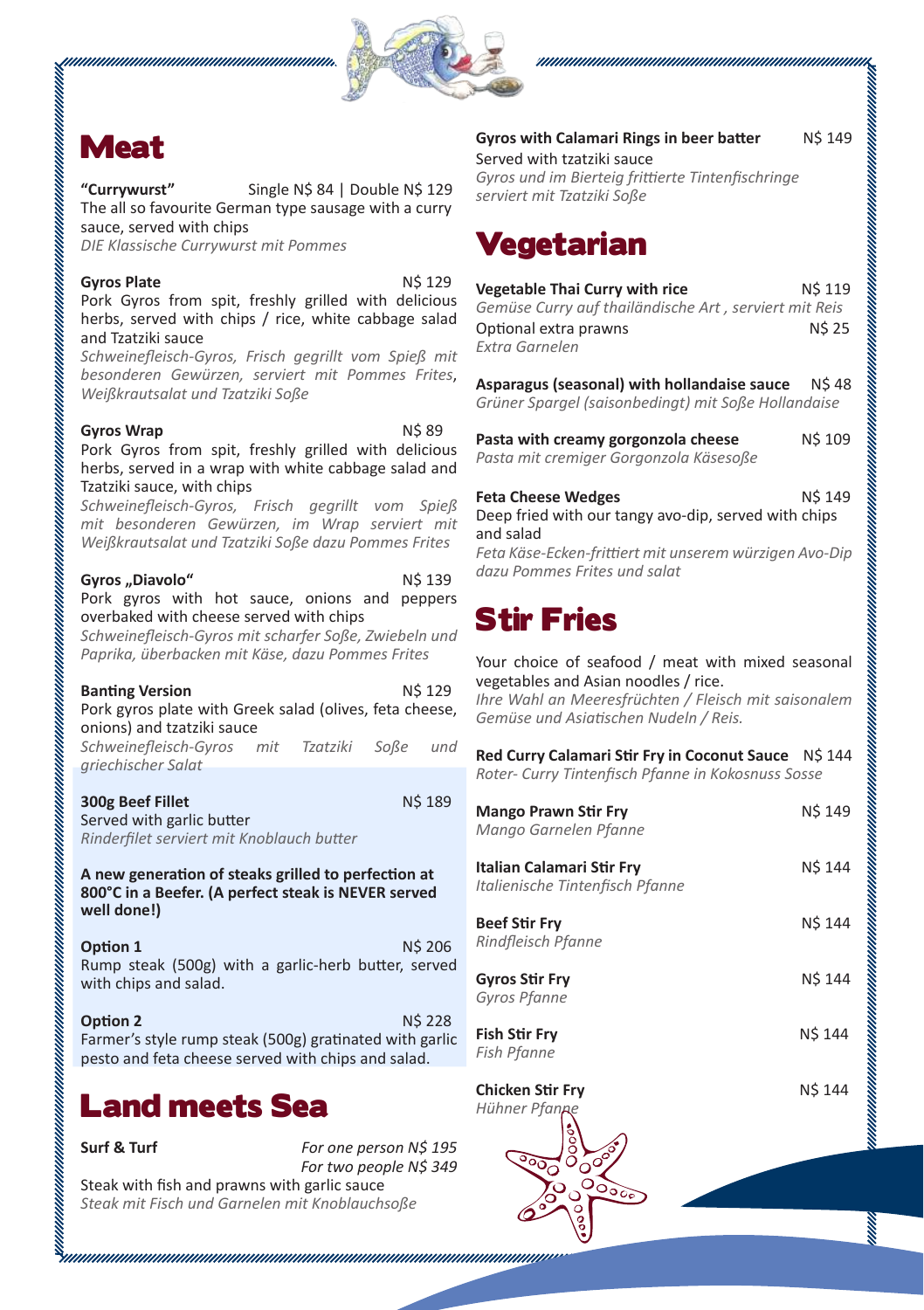

| <b>Captain Hook</b><br>4 Fish fingers & chips<br>4 Fischstäbchen und Pommes Frites                                                                   | N\$ 69       |
|------------------------------------------------------------------------------------------------------------------------------------------------------|--------------|
| <b>Chicken Run</b><br>4 Chicken nuggets & chips<br>4 Hähnchen-Nuggets und Pommes Frites                                                              | <b>NS 69</b> |
| <b>Arielle</b><br>Fried hake fillet & chips<br>Gebratenes Hechtfilet mit Pommes Frites                                                               | <b>NS 89</b> |
| Pinocchio<br>Fish sausage with chips<br><b>Fischbratwurst mit Pommes Frites</b>                                                                      | <b>N\$84</b> |
| Dessert                                                                                                                                              |              |
| Vanilla Ice Cream (3 scoops)<br>With chocolate sauce or berry sauce                                                                                  | N\$49        |
| <b>Rumtopf Sundae</b><br>Home style rum pot with Vanilla ice and whipped<br>cream<br>Hausgemachter Rumtopf mit Vanilleeis und Sahne                  | N\$ 89       |
| <b>Strawberry Dream</b><br>Ice cream served with Xuxu and cream<br>Vanilleeis serviert mit Xuxu und Sahne                                            | <b>N\$69</b> |
| Kaiserschmarrn<br>Pancake slices served with vanilla sauce and ice<br>cream<br>Serviert mit Vanillesoße und Vanilleeis                               | N\$ 79       |
| <b>Malva Pudding</b><br>Served with caramel sauce<br>Serviert mit einer Karamelsoße                                                                  | N\$ 60       |
| <b>Chocolate Brownie</b><br>Served with vanilla ice cream<br>Serviert mit Vanilleeis                                                                 | N\$60        |
| Don Pedro<br>Ice cream and cream rounded up with a liqueur of<br>your choice<br>Vanilleeis und Sahne abgerundet mit einen Likör<br><b>Ihrer Wahl</b> | N\$ 60       |
| <b>Milkshake</b><br>Banana, Chocolate, Strawberry, Vanilla, Bubblegum                                                                                | N\$ 39       |

# Hot Beverages

| Café crema small / large         | N\$ 18 / N\$ 22 |
|----------------------------------|-----------------|
| Café Latte                       | <b>N\$25</b>    |
| Cappuccino small/large           | N\$ 25 / N\$ 29 |
| Espresso                         | <b>NS 18</b>    |
| Espresso double                  | <b>NS 21</b>    |
| Assorted teas                    | <b>N\$20</b>    |
| (Five Roses, Rooibos, Green Tea) |                 |
| Chococino                        | <b>NS 30</b>    |
| <b>Hot Chocolate</b>             | <b>N\$26</b>    |
| Extra whipped cream              | <b>NS5</b>      |





्ञु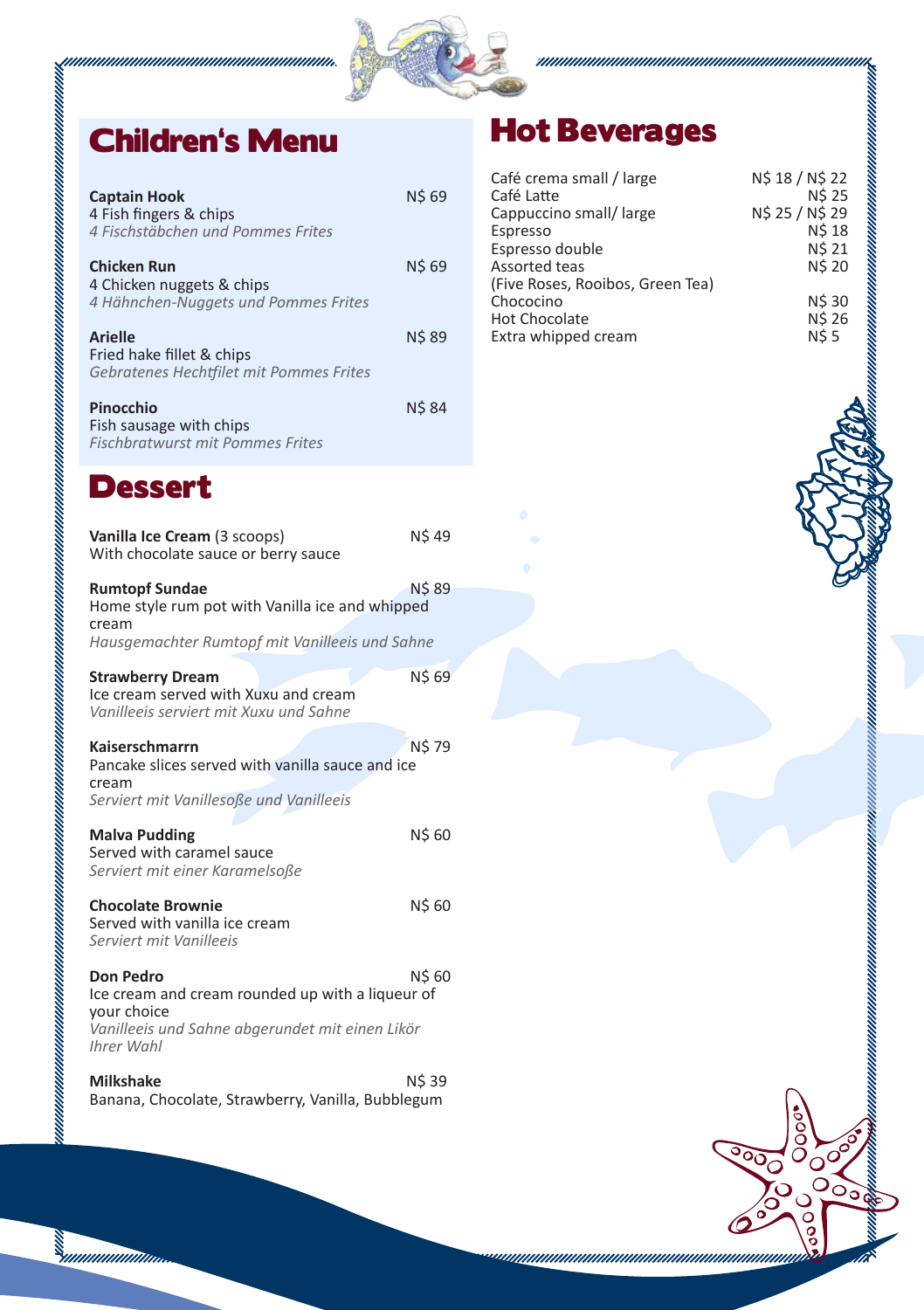

*Bitte haben Sie Verständnis, wenn ihre Bestellung etwas dauert. Sushi ist kein fast food und wir bereiten es frisch für Sie zu. Vielen Dank für Ihr Verständnis!*

**Handroll** 

 $\sqrt{2}$ Оē

|                                                               | <b>nanu</b> i vii |                  |
|---------------------------------------------------------------|-------------------|------------------|
| Salmon Lachs<br>Tuna Thunfisch                                |                   | N\$ 30<br>N\$ 30 |
| Prawn Garnele                                                 |                   | N\$ 30           |
| Vegetarian Vegetarisch                                        |                   | N\$ 27           |
| Crabstick Surimi                                              |                   | N\$ 27           |
|                                                               | Nigiri            |                  |
| Salmon Lachs                                                  |                   | N\$ 13           |
| Tuna Thunfisch                                                |                   | N\$ 13           |
| Smoked Salmon Räucherlachs                                    |                   | N\$ 13           |
| Prawn Garnelen                                                |                   | N\$ 12           |
| <b>Fashion Sandwiches (2 pieces)</b>                          |                   |                  |
| Salmon Lachs                                                  |                   | N\$ 39           |
| Tuna Thunfisch                                                |                   | N\$ 39           |
| Prawn Garnelen                                                |                   | N\$ 39           |
| Vegetarian Vegetarisch                                        |                   | N\$ 39           |
|                                                               | Maki              |                  |
|                                                               | 4 pieces          | 8 pieces         |
| Salmon Lachs                                                  | N\$44             | N\$ 88           |
| Tuna Thunfisch                                                | N\$ 44            | N\$ 88           |
| Prawn Garnele                                                 | N\$ 44            | N\$ 88           |
| Crabstick Surimi                                              | N\$ 40            | N\$ 80           |
| Vegetarian Vegetarisch                                        | N\$40             | N\$ 80           |
| Avo Avocado                                                   | N\$40             | N\$ 80           |
|                                                               | California Roll   |                  |
|                                                               | 4 pieces          | 8 pieces         |
| Salmon Lachs                                                  | N\$48             | N\$ 96           |
| Tuna Thunfisch                                                | N\$ 48            | N\$ 96           |
| Prawn Garnelen                                                | N\$48             | N\$ 96           |
| Crabstick Surimi                                              | N\$ 44            | N\$ 88           |
| Vegetarian Vegetarisch                                        | N\$ 44            | N\$ 88           |
| Deepfried Frittiert                                           | N\$ 60            | N\$ 120          |
|                                                               | Seelachs Sushi    |                  |
| Sushi made with our homemade Seelachs, topped with            |                   |                  |
| sushi mayo and chives. Sushi mit Seelachs, garniert mit Sushi |                   |                  |



|                          | 4 pieces | 8 pieces |
|--------------------------|----------|----------|
| Seelachs Maki            | N\$ 52   | N\$ 104  |
| Seelachs California Roll | N\$ 52   | N\$ 104  |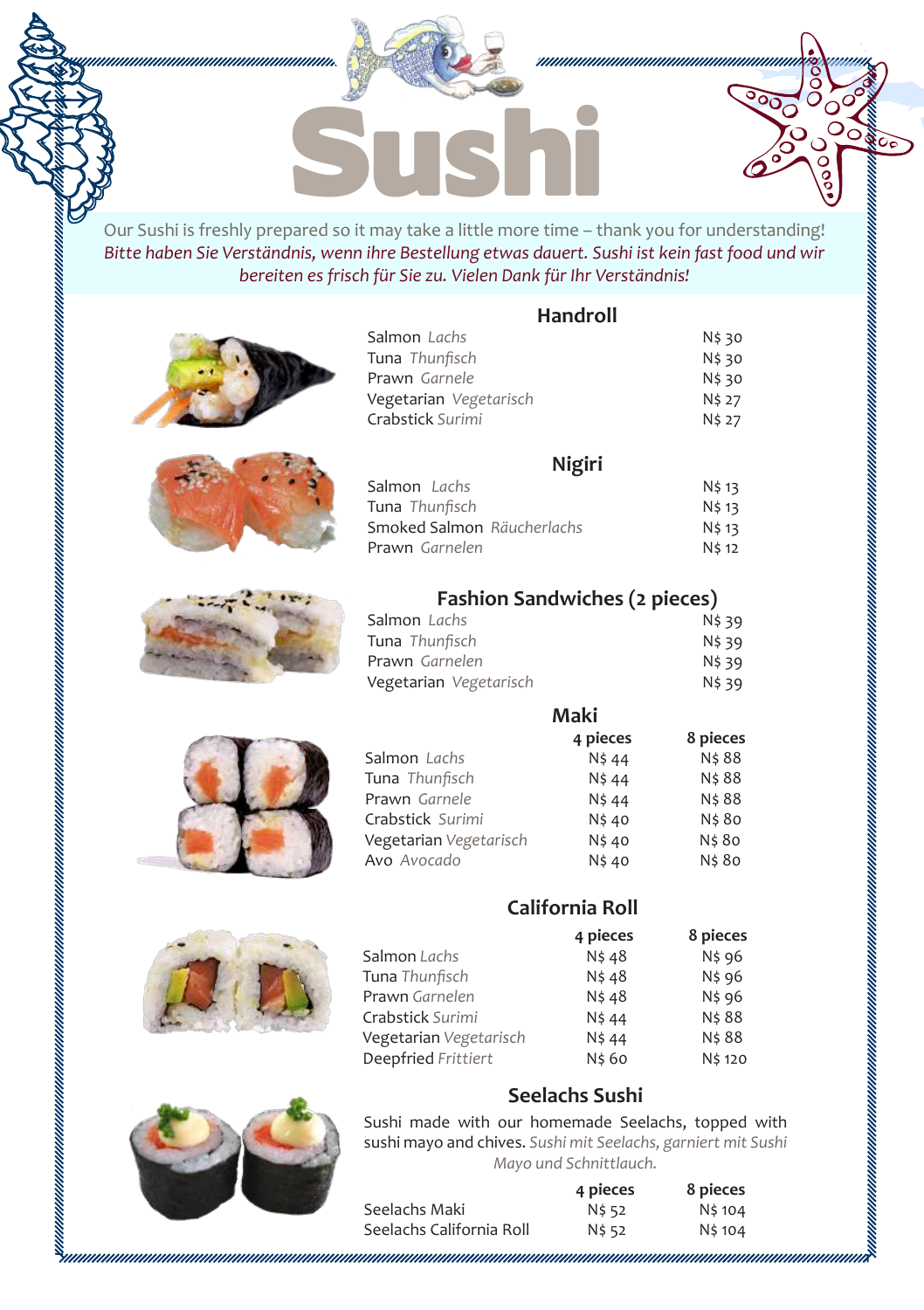



### **Rainbow Rolls**

California roll topped with avo & salmon/tuna California Roll garniert mit Avo & Lachs/Thunfisch

|                        | 4 pieces | 8 pieces |
|------------------------|----------|----------|
| Salmon Lachs           | N\$ 59   | N\$ 118  |
| Tuna Thunfisch         | N\$ 59   | N\$ 118  |
| Prawn Garnelen         | N\$ 59   | N\$ 118  |
| Vegetarian Vegetarisch | N\$ 53   | N\$ 106  |

### **Sashimi (3 pieces)**

Pure raw fish *roher Fisch*

| Salmon Lachs   | N\$ 60 |
|----------------|--------|
| Tuna Thunfisch | N\$ 60 |



| N\$ 19       |
|--------------|
| N\$ 19       |
| N\$ 17       |
| N\$ 17       |
| <b>N\$17</b> |
|              |

### Platters

| <b>Salmon Platter</b> Lachs - Platte                       | N\$ 216 |
|------------------------------------------------------------|---------|
| 4 Maki, 4 California Rolls, 4 Roses, 3 slices of Sashimi   |         |
| <b>Fich Dali Spacial Platter</b> Fisch Deli Spezial Platte | oc >N   |

**Fish Deli Special Platter** *Fisch Deli Spezial Platte* **N\$ 209** A colourful mix of 2 Maki, 8 Special California Rolls, 2 Roses and 2 Sandwiches *Ein bunter Mix aus 2 Maki, 8 spezial California Roll, 2 Rosen und 2 Sandwiches*

| <b>Vegetarian Platter</b> Vegetarische Platter                                           | N\$169 |
|------------------------------------------------------------------------------------------|--------|
| 4 vegetarian rainbow rolls, 3 different vegetarian roses, 2 sandwiches, 4 maki           |        |
| 4 vegetarische Rainbow Röllchen, 3 verschiedene vegetarische Rosen, 2 Sandwiches, 4 Maki |        |

# Delicious Specials!

| J |                                                                                                                                              |              | 4 Pieces 8 Pieces |
|---|----------------------------------------------------------------------------------------------------------------------------------------------|--------------|-------------------|
|   | <b>Black Salmon Roll</b><br>Salmon, cream cheese, cucumber, black sesame seeds outside<br>Lachs, Frischkäse, Gurke und Schwarzer Sesam außen | N\$58        | N\$ 116           |
|   | Mango & Salmon<br>Salmon, mango, cucumber inside, avo and sushi mayo outside<br>Lachs, Mango, Gurke innen, Avo und Sushi Mayo außen          | N\$58        | N\$ 116           |
|   | Spicy Salmon or Tuna<br>Spicy fried salmon or tuna with cucumber, topped with avo<br>Scharf angebratener Lachs oder Thunfisch mit Gurke, Avo | N\$58        | N\$ 116           |
|   | Tempura Prawn<br>Tempura prawns inside, topped with avo and sushi mayo<br>Tempura Garnelen innen, Avo und Sushi Mayo außen                   | <b>N\$58</b> | N\$ 116           |